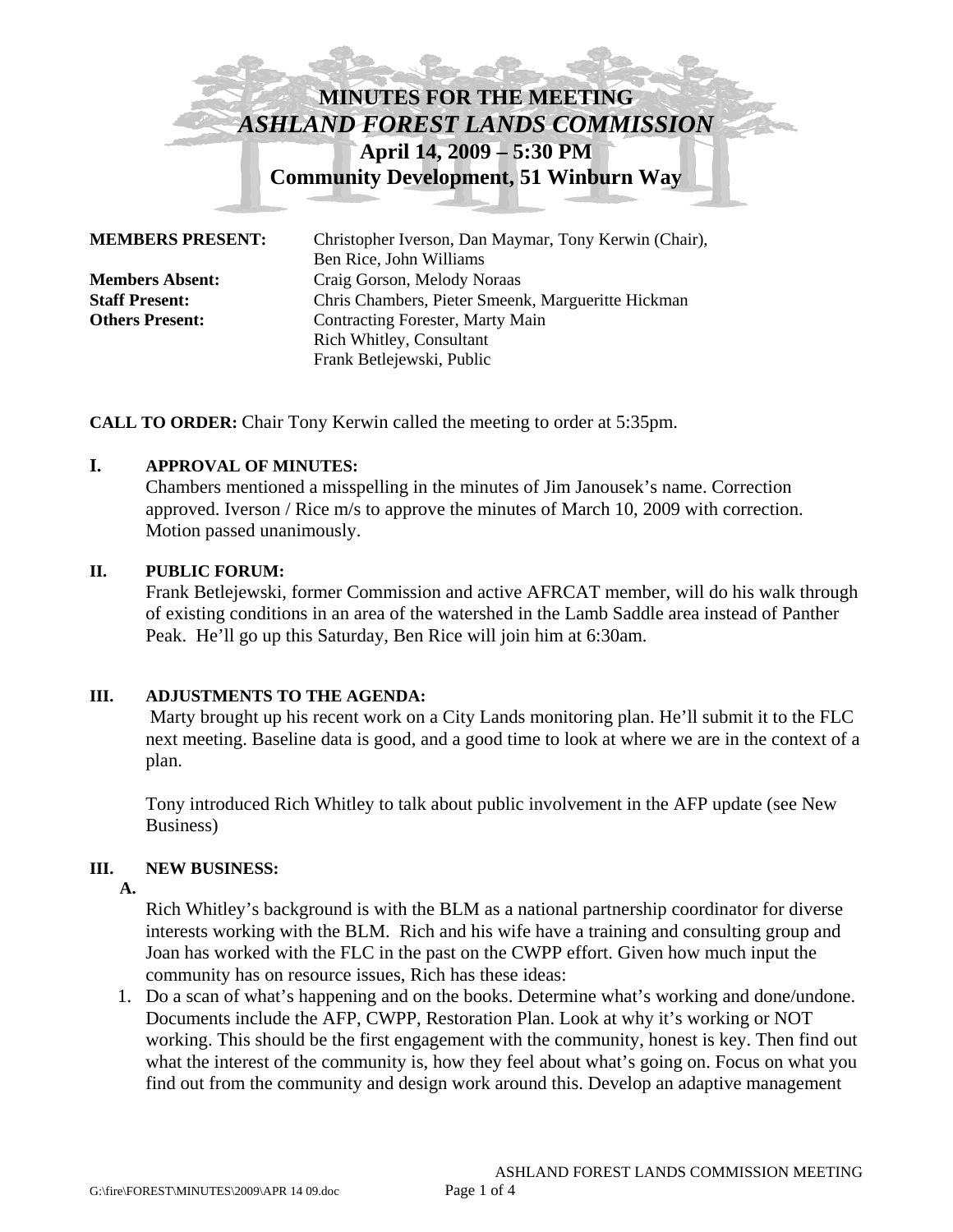approach, gather data. Adaptive management should be done more frequently based on the level of interest. This allows the plan to be updated frequently and avoid big updates.

- 2. Don't over commit on public process. Adding as you go if interest increases is a good way to go. Subtracting it loses trust.
- 3. Make a clear distinction about what process is going on, confusion with the AFR project process, how they are different and related.

Discussion: Rich thought that the public outreach plan draft was good. Cautioned that the FLC should do the scan to see where they are first. Let the public know what has been done and where things are right now.

Chris I. recognized that the plan is a wish list and some elements may or may not work. Rich pointed out that you don't want to create divisions that didn't exist, there may be outliers who don't agree, but not everyone can be happy especially if a large percentage of the population is happy. Listen to everyone and change it if it makes sense.

Chris wondered if the community might understand the AFP more than what the committee does or the other way around. Ben asked what specific steps Rich could help with. Rich said he can help develop any of the steps he outlined, but it's up to the FLC. Need to think carefully about the money and time commitment. A good process would let the community guide what happens. Rich suggests a report to the community on the Forest Plan and the update. Tony explained the various plans from Phase I to Phase III at Winburn, plus AFR and the CWPP. Need to bring all that in and analyze with the AFP in mind. Rich would like to see the report cover all the work on City lands, bring the community up to speed and establish a starting point. Marty said he could sum up all the work that's been done on City land over the years and bring to next meeting. Commission agreed he should do that.

Rich questioned what size the new plan should be and try to keep it succinct. Many planning efforts get stuck with the planning process and lose track of the work on the ground. Continuous updates keep the community on board and the plan vital, saving time in the future on planning. Marty likes Rich's view of the process and believes the City has done a similar approach over the years of an iterative planning approach. Tony asked that Chris C look in the CWPP for redundancy. Rich is happy to participate as needed in this process, either as a paid consultant for larger commitment or just questions here and there *gratis.*

Chris said that many of the people want to know what's being done about the fire threat, what will happen if there's a fire, and where their water comes from. Rich explained the three ways that people learn and encouraged the FLC to use all three. Media is important, and so are experiences like field trips.

Marty wanted to hear about Rich's experience with other communities. Rich said that some communities are in gridlock around their resource management, even municipal watersheds with high fire danger. Federal managers have often failed to sit down with the local community. Santa Fe worked for 15 years before they got anything done on the ground. Science has played a larger part here, monitoring is important and being done here. The level of monitoring is a big sticking point for many communities. Rich said we're ahead of most communities, even on private land where owners are very hands off. Marty remembered when Ashland was more like that in the 1990's.

B. Earth Day- Chris C and Chris will coordinate materials, canopy. Tony will come down for a while. Ben will come if he's available. Rich suggested a short survey for Earth Day related to the AFP. Chris I. suggested a poster board with some issues on it, at least a way to engage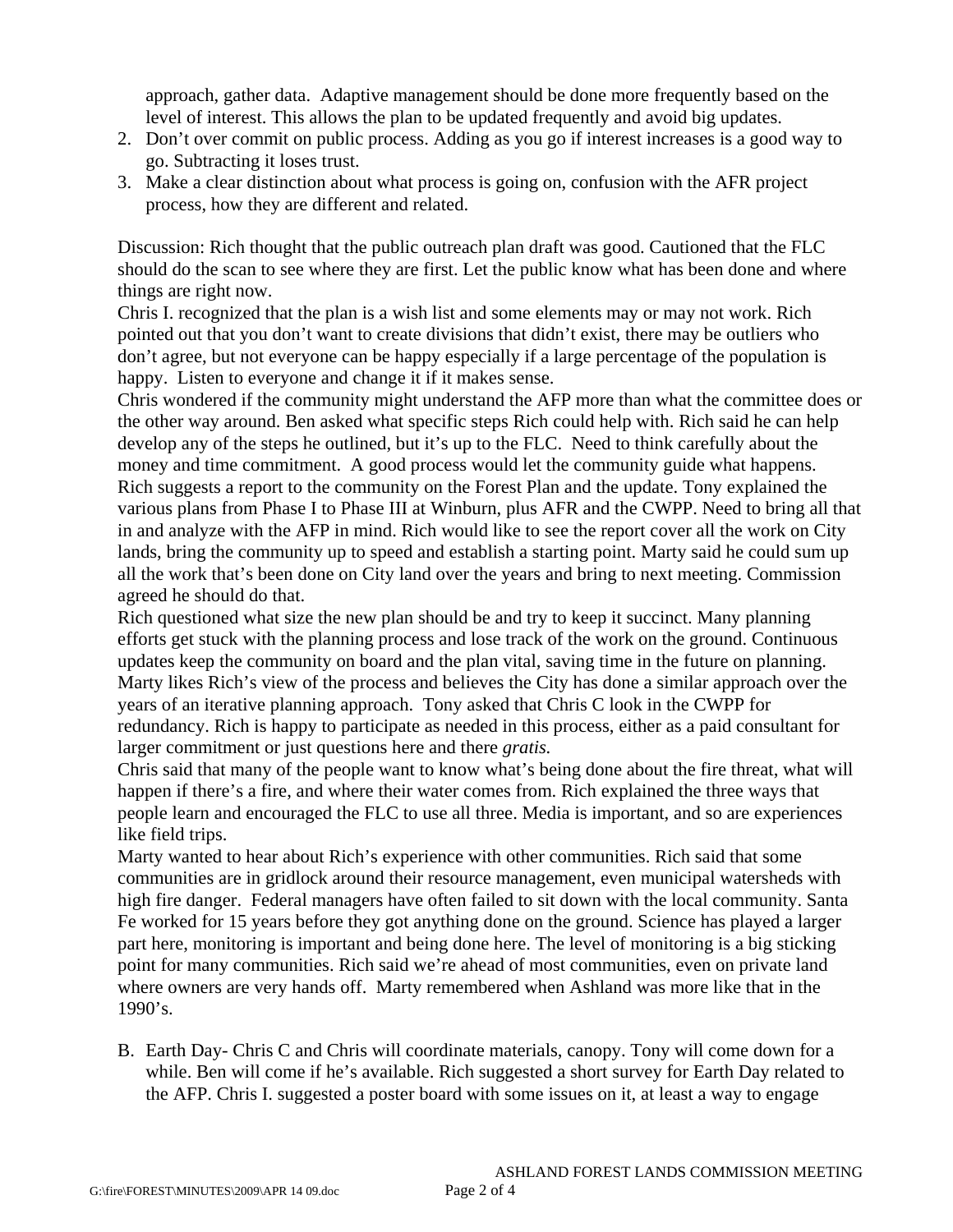people in conversation. Chris C has some color books and pencils that could be used for kids.

# C. Public Outreach Plan Discussion

Chris wants to review and see if outreach plan is feasible. Phase one could be a retrospective and then designing a process for updating the AFP. FLC agreed that they should get the community up to speed on what's happening first. John suggested that a cartoon map of the watershed could be neat to see. Everyone agreed that artists would be interested in the project, maybe a competition. Chris: All the items might take 2-3 years to implement. Need to point out the positive aspects of what's happening. Volunteers—Margueritte asked what would be done, Chris said physical work. Margueritte said that the City has other volunteers in Police and CERT and it's likely it can be done in some way.

Rich: School district involvement would be great, the Forest Service has said they support that. Chris: Need an SOU liaison to the FLC to help make the connection between SOU and the City Forests. Marty said that's underway already. John has used SOU students in his business with success. Marty said that OSU extension has a water quality monitoring program that can be used in any school district, it just has to be requested.

Marty will continue developing the relationship with SOU. Marty: need to be careful not to get students ready to do something without a guaranteed project. Lots of expertise at SOU that we could use, and could benefit them. Need a monitoring plan in place and that's being worked on. Marty had a handful of students from SOU involved for capstone projects, but it fell through when the USFS didn't get involved. Rich: SOU is redesigning some of their programs to focus on Science and involvement with community. Rich thinks that they will be on the cutting edge of science to be communicating with the public.

Review of Chris' public outreach document:

- 1. Conversation with Rich covered this point
- 2. Map instead of brochure
- 3. Power point might work with the map. Could go on the City website. Chris C suggested use of Google Earth as a way to communicate with younger generation (or other media). Rich suggested use of scenario based programs, that kind of program has let communities do a lot of good work with this tool. Some software may be free to communities, Orton Family foundation. Rich will look into it. Marty is working on a paper regarding the use of ORGANON data like the City has, to show what happens when certain trees are cut. List of questions that could be answered during the presentation. Dan pointed out that maybe we should shoot for one presentation rather than power point and then something interactive. Rich pointed out that the scenario based programs could be used to recreate the history of management and present to the community.
- 4. Chris I. wants to get the Mayor involved since he's a proponent of the watershed and managing fire hazard. Chris has some experience with video production. We'd need to develop a script for him.
- 5. Need to check with the City Attorney about liability.
- 6. Melody has been absent, but we need to ask her about a collaboration with Parks.
- 7. Important topic to get students involved. Rich suggested looking at the Child in Nature project. Need to get in with the local school district.